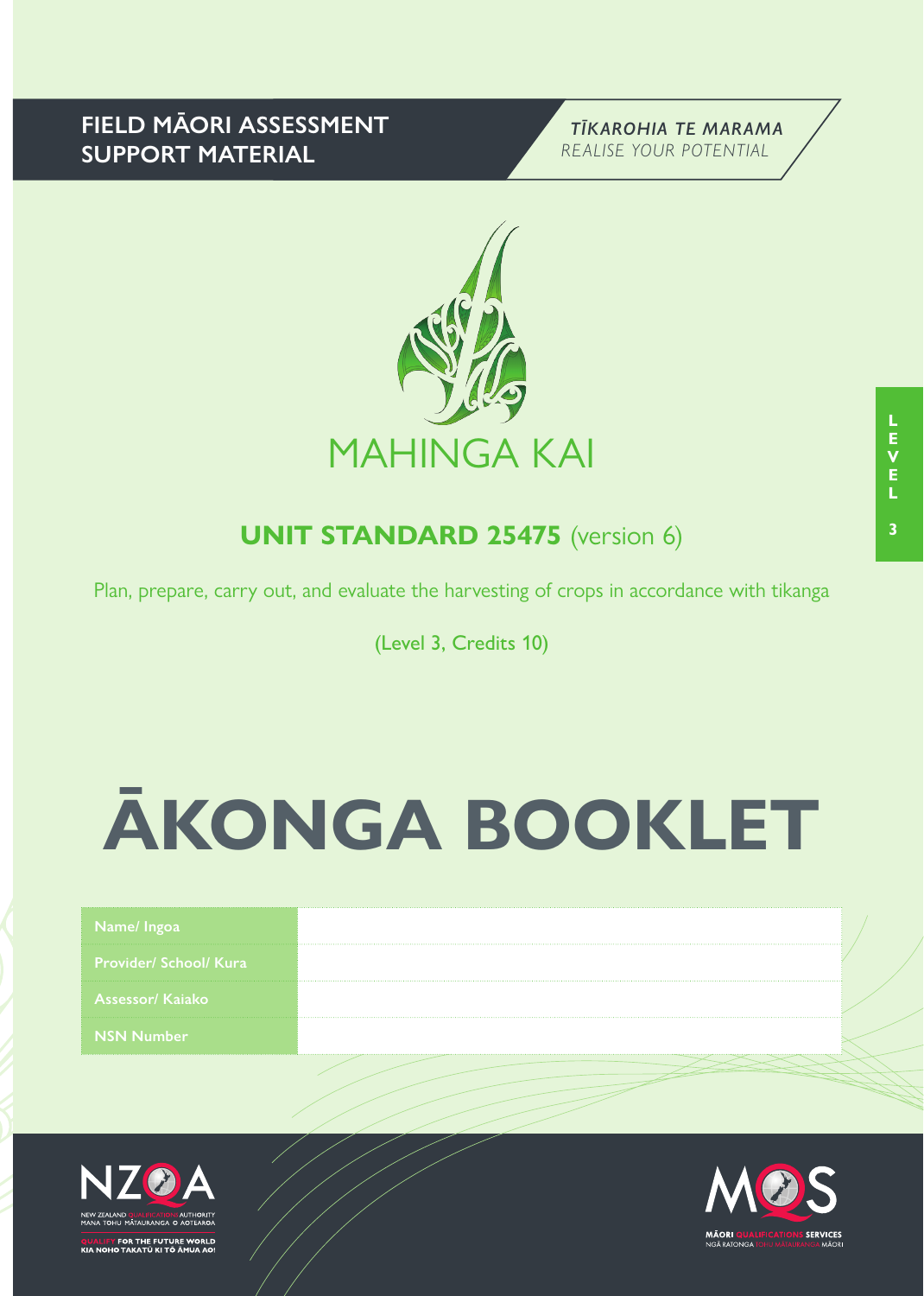

#### Tēnā koe

This is an assessment booklet for Whakamahi Whenua unit standard 25475: Plan, prepare, carry out, and evaluate the harvesting of crops in accordance with tikanga

## **Assessment criteria**

## **Paetae/Achieved**

There are FOUR (4) assessment tasks for this unit standard that you must correctly complete to meet the assessment task.

## **Instructions**

For this unit standard, you will:

Observe and listen to your kaiako carefully, take notes, photographs, or do illustrations as you go and keep them in a portfolio to use in your manual.

For this unit standard, you will:

- Plan and prepare to harvest TWO crops.
- Harvest the crops.
- Evaluate the outcome of the crops after harvest in terms of storage, any deviations, and enhancing the future outcome of the crops.

Range Crops may include root grown and/or seed grown crops.

## **Referencing**

Please remember to reference where you get your information from for this task. You may talk to your kaiako/assessor about how to reference and/or use the examples below.

#### **EXAMPLES OF REFERENCING STYLES**

#### 1 **Book**

King, M. (2000). *Wrestling with the angel: A life of Janet Frame*. Auckland, New Zealand: Viking.

#### 2 **Course handout/Lecture notes (electronic version)**

Archard, S., Merry, R., & Nicholson, C. (2011). Karakia and waiata [PowerPoint slides]. Retrieved from TEPS757-11B (NET): Communities of Learners website: http://elearn.waikato.ac.nz/mod/resource/view.php?id=174650.

#### 3 **Film**

Māori Television (Producer). (2016). Iwi Anthems, Series 2 Episode 5 [video file]. Retrieved from: http://www. maoritelevision.com/tv/shows/iwi-anthems/S02E005/iwi-anthems-series-2-episode-5.

#### 4 **Magazine/Newspaper article – popular/trade/general interest**

Fox, D. (2015, 15 September). Viewpoint: Not one more acre. *Mana*. Retrieved from: http://www.mana.co.nz/ heritage/viewpoint.html.

#### 5 **Personal Communication (letters, telephone conversations, emails, personal interviews, private social networking) – no reference list entry required (not recoverable); however, for quoting or citing in text**

J. Jackson, personal communication, March 12, 2011.

**3**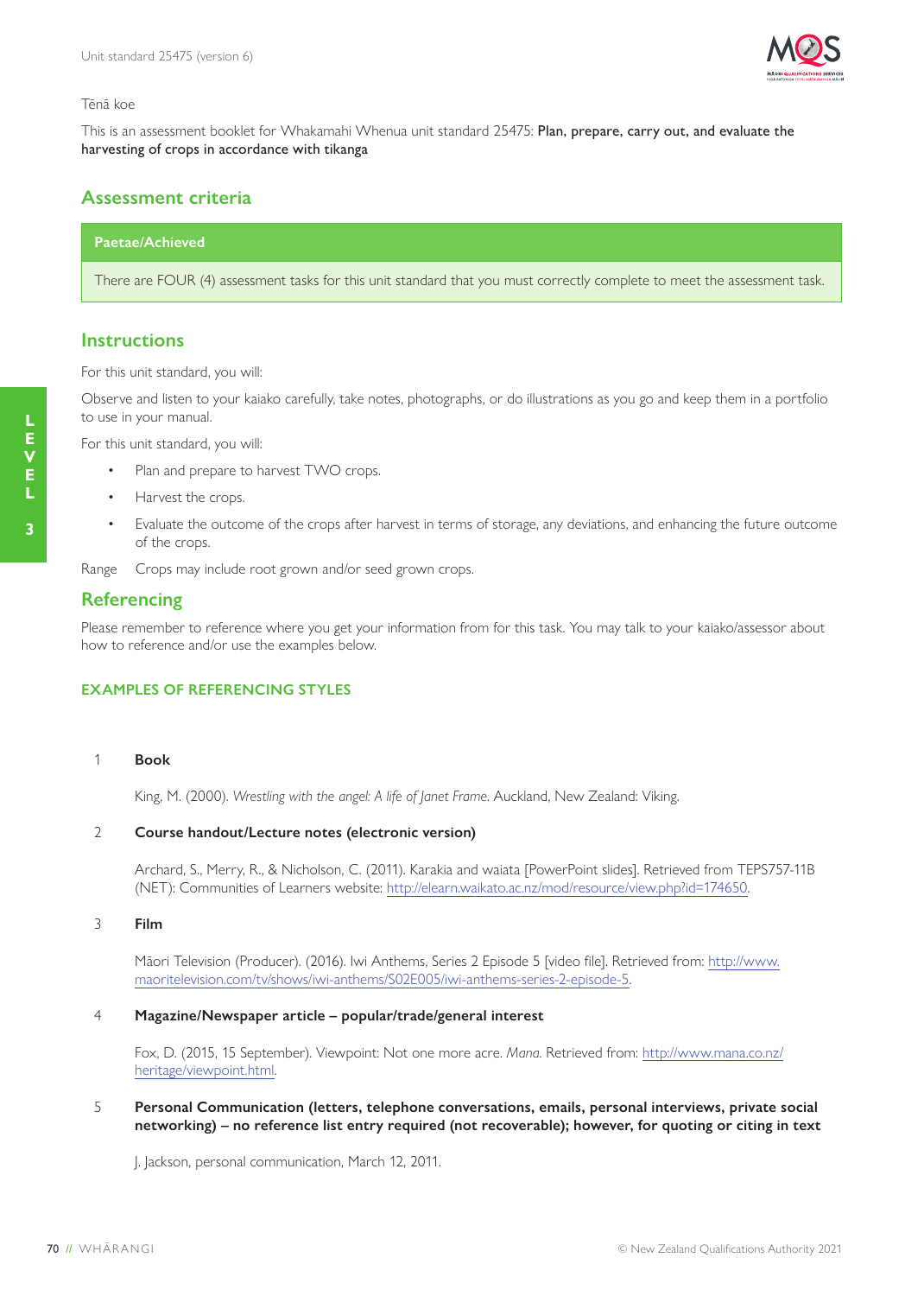

#### 6 **Webpage**

New Zealand Trade and Enterprise. (n.d.). Agribusiness. Retrieved from https://www.nzte.govt.nz/en/export/marketresearch/agribusiness/.

## **Conditions**

- All activities must be correctly completed before credits are awarded.
- You and your pouako/assessor will discuss your choice of presentation method and resources (e.g. computer, cameras etc).
- Activities must be completed in class time only however the gathering of information may take place whenever the opportunity arises.
- Your pouako/assessor will discuss with you the processes for reassessment.
- Your pouako may arrange access to internet or libraries, to marae, art galleries, and museums.
- You may work in pairs or groups however you will be assessed individually.

## **Resources**

• Pouako handouts, camera for photographs, folders etc to keep information in.

## **Authenticity**

As per NZQA requirements, all work submitted for assessment must be produced by you.

You may work with and learn from others to gather information from a variety of sources. However, your kaiako/assessor must be clear that the work to be assessed has been processed and produced by you.

To help manage authenticity of your work, you will need to use your own words (and provide references).

If you have any pātai, or are unsure about anything, talk to your kaiako/assessor.

For further information, please refer to the following link:

https://www.nzqa.govt.nz/providers-partners/assessment-and-moderation-of-standards/assessment-of-standards/genericresources/authenticity/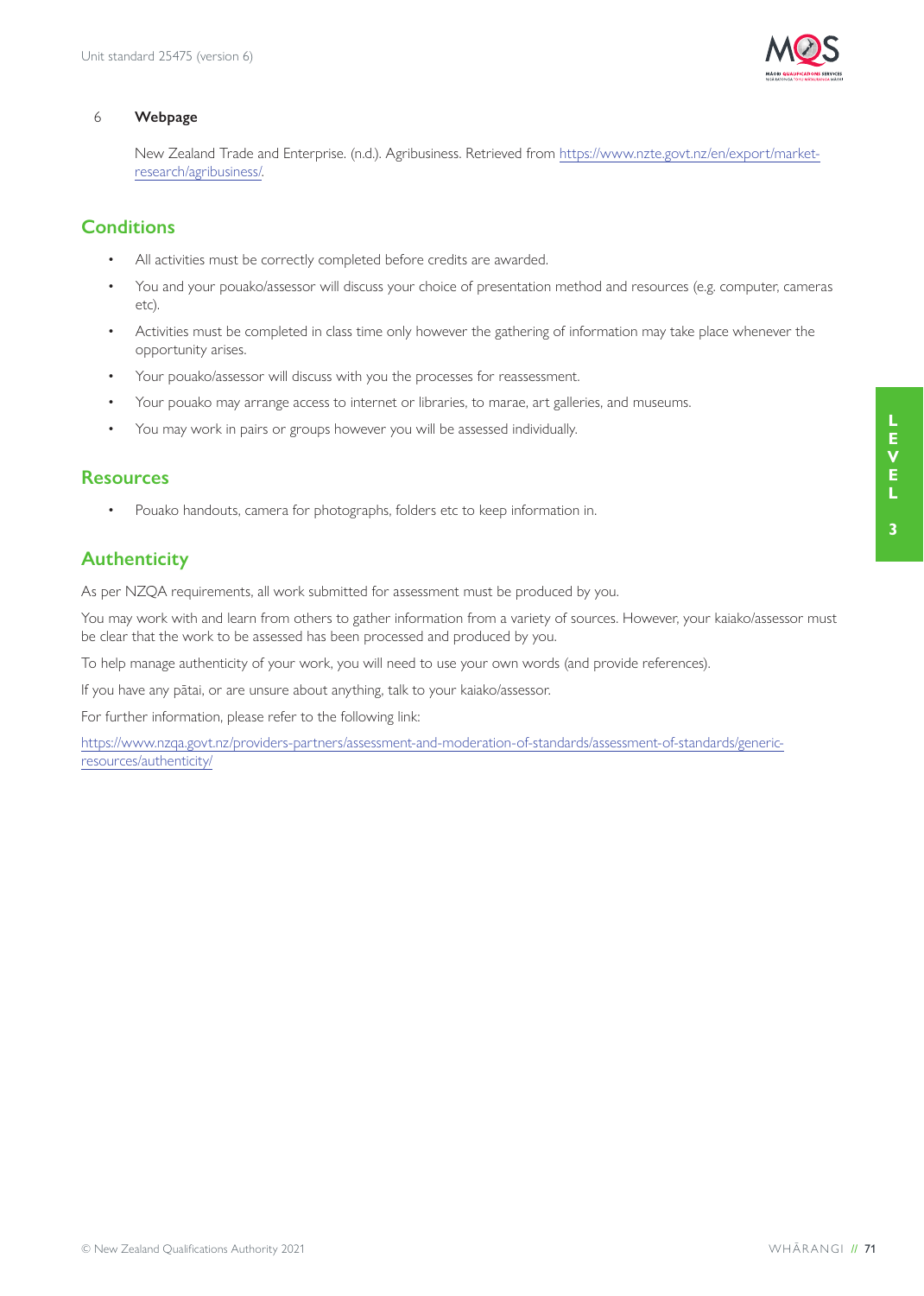

### **ĀKONGA ASSESSMENT & TASK SHEETS**



**Outcome 1 Plan the harvesting of crops in accordance with tikanga and crop requirements.**

## **Assessment Task 1**

## **Harvesting plan.**

In consultation with your whānau, hapū or hapori select TWO crops for harvesting.

Develop a plan to harvest crops.

Write at least TWO objectives for the plan that may include but is not limited to:

- quantity
- quality
- grading
- future prospects.

Analyse the maramataka and observations of Matariki and plan the optimum times for harvesting of crops.

Investigate methods for the harvesting of crops in accordance with crops requirements and local tikanga.

Forecast at least TWO deviations to the plan in accordance with the crops requirements and local tikanga.

Deviations may include but is not limited to:

- weather conditions
- equipment shortage or breakdowns
- crop diseases.

Make sure your plan meets the requirements of each crop and local tikanga.

Present your plan to the whānau, hapū or hapori for their approval.